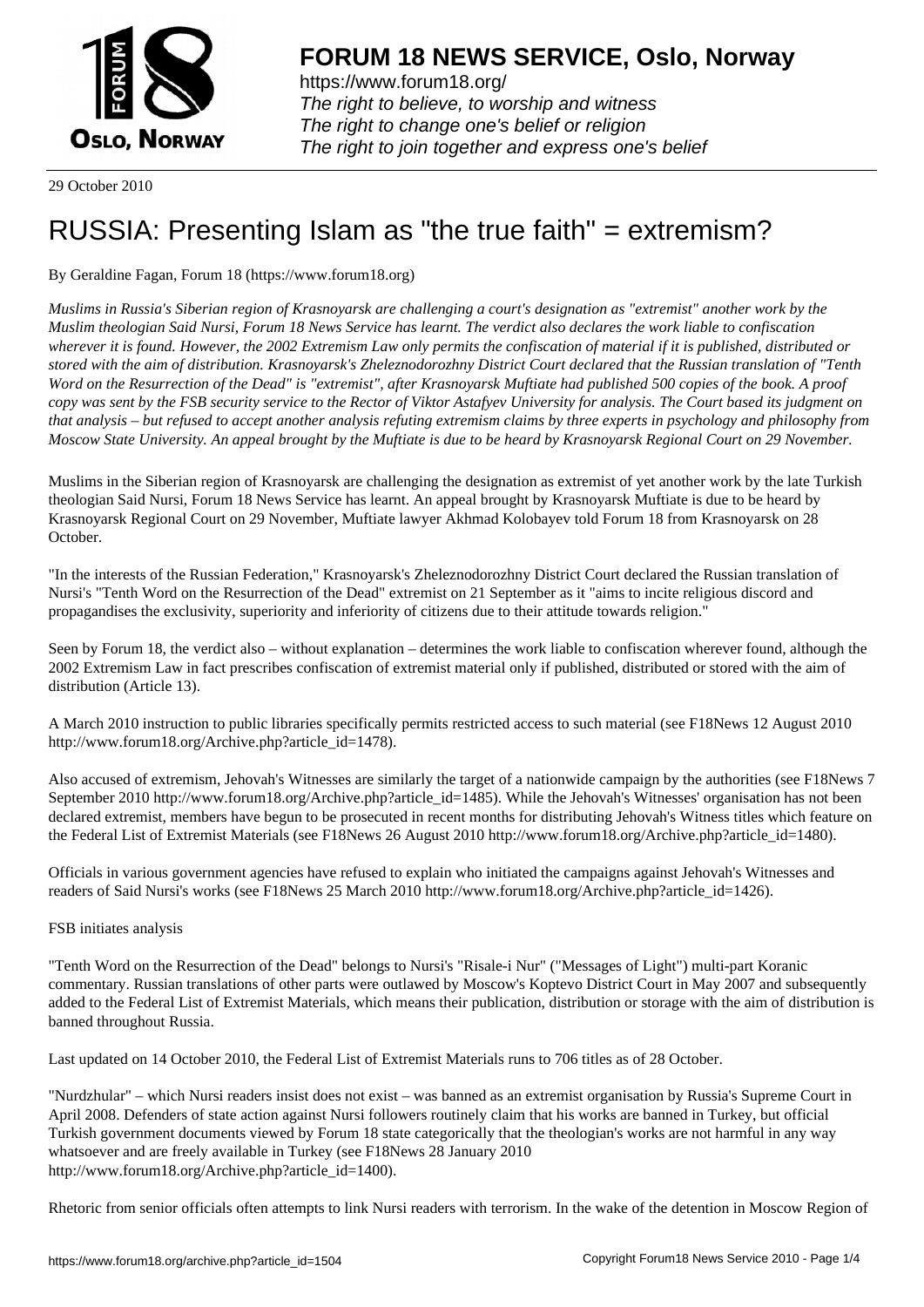Aleksandr Torshin maintained that one of the international extremist terrorist organisation  $\omega$ recruiting suicide bombers in Moscow Region", Interfax news agency reported on 18 October. Nursi readers have insisted to Forum 18 that the two have no connection with Nursi readers.

The Krasnoyarsk Muftiate – which belongs to the Spiritual Directorate of Muslims of the Asian Part of Russia, in turn belonging to the Council of Muftis chaired by Mufti Ravil Gainutdin – ordered publication of 500 copies of "Tenth Word on the Resurrection of the Dead" in May 2008 and received them the following month, according to the 21 September verdict.

A proof copy was passed by a representative of Krasnoyarsk Regional FSB security service to the Rector of Viktor Astafyev University for analysis, it states.

Court accepts one analysis ..

In its 11-page verdict, Zheleznodorozhny District Court lists Nursi's identity as "a preacher and radical interpreter of Islam" and the previous Russian bans on parts of "Risale-i Nur" among the main grounds for banning "Tenth Word on the Resurrection of the Dead". Its main focus, however, is on a 24 December 2008 analysis of the text by three experts in linguistics, psychology and religious studies from Krasnoyarsk's Viktor Astafyev State Pedagogical University.

The Court accepted as evidence of extremism these analysts' conclusion that the work instils as a value in the reader "the exclusivity of the Islamic religious faith, which is presented as the true faith". It thus repeats previous contentious judgments on alleged extremist religious literature in Russia by confusing exclusivity or superiority of particular people – justifiably defined as extremist with claiming the superiority of a particular religion itself. The freedom to make claims about the relative merits of religious or non-religious views is a central part of freedom of religion or belief (see F18News 27 April 2009 http://www.forum18.org/Archive.php?article\_id=1287).

As an example of such "extremism", the verdict cites the analysts' observation that people not believing in Islam are described by Nursi as "frivolous", "philosophers" and "empty-talkers", as well as references "aimed at belittling European culture". It also repeats the analysts' concern over "militarist metaphors, which inevitably dispose the reader towards perceiving reality through the prism of a military camp situation", and attempts "to influence the reader's psyche and faith mechanism subconsciously, that is, to form conscious values and convictions with an irrational basis".

Seen by Forum 18, the 19-page analysis gives further specific citations from Nursi's work allegedly supporting these conclusions. Thus, references to "followers of the Wise Koran and students of philosophy" - as contrasted with "a non-believer is an enemy of Allah" and "do you know what a stupid crime you are committing with your non-belief and your denial?" - are seen as evidence that Nursi "instils a view towards non-believers and representatives of other religions as criminals who do not warrant forgiveness".

While admitting that the work contains no direct calls to violence against non-Muslims, the analysts also maintain that the reader might – among other interpretations – understand as a call to arms: "The army of the Eternal King, consisting of tribes of angels, genies, people and dumb animals and plants, in battle for the preservation of life, having received a Divine order: 'Make ready weapons and instruments, for defence!'"

#### .. but rejects another

In its 8 October, 21-page appeal seen by Forum 18, the Krasnoyarsk Muftiate - appearing as an interested party in the case – objects that the use of terms such as "frivolous" for non-believers is a "normal attitude of any religion". Moreover, it notes, "it is perfectly clear that the author did not have in mind anyone specific (..) and was also addressing his own soul, and any other soul which possesses or could for any period possess similar negative characteristics or states from the point of view of Islam".

As the author's heart and soul are elsewhere stated as prototypes of faithful and frivolous persons, the work cannot possibly contain calls to enmity between believers and non-believers, the Muftiate points out: "For the author cannot call himself to enmity against himself."

The author uses militaristic comparisons, the appeal continues, "not with the aim of militarising believers, but to demonstrate that hierarchy, order and discipline are the foundations of stability in any society". The full quotation referring to non-belief as an absolute crime also explains that the non-believer, by violating Islamic precepts, cannot approach Allah and will not be forgiven – it is thus clearly stated as involving divine punishment in the next world.

The Krasnoyarsk court also rejected the 28 April 2010 analysis by three experts in psychology and philosophy from Moscow State University – seen by Forum 18 - which concluded that "Tenth Word on the Resurrection of the Dead" contains no signs of extremism. This analysis stressed that "a belief in the superiority of one's world view over other world views is characteristic of the doctrines of Islam, other religions and atheism, as it accounts for the choice of that particular world view" (see F18News 26 May 2010 http://www.forum18.org/Archive.php?article\_id=1450).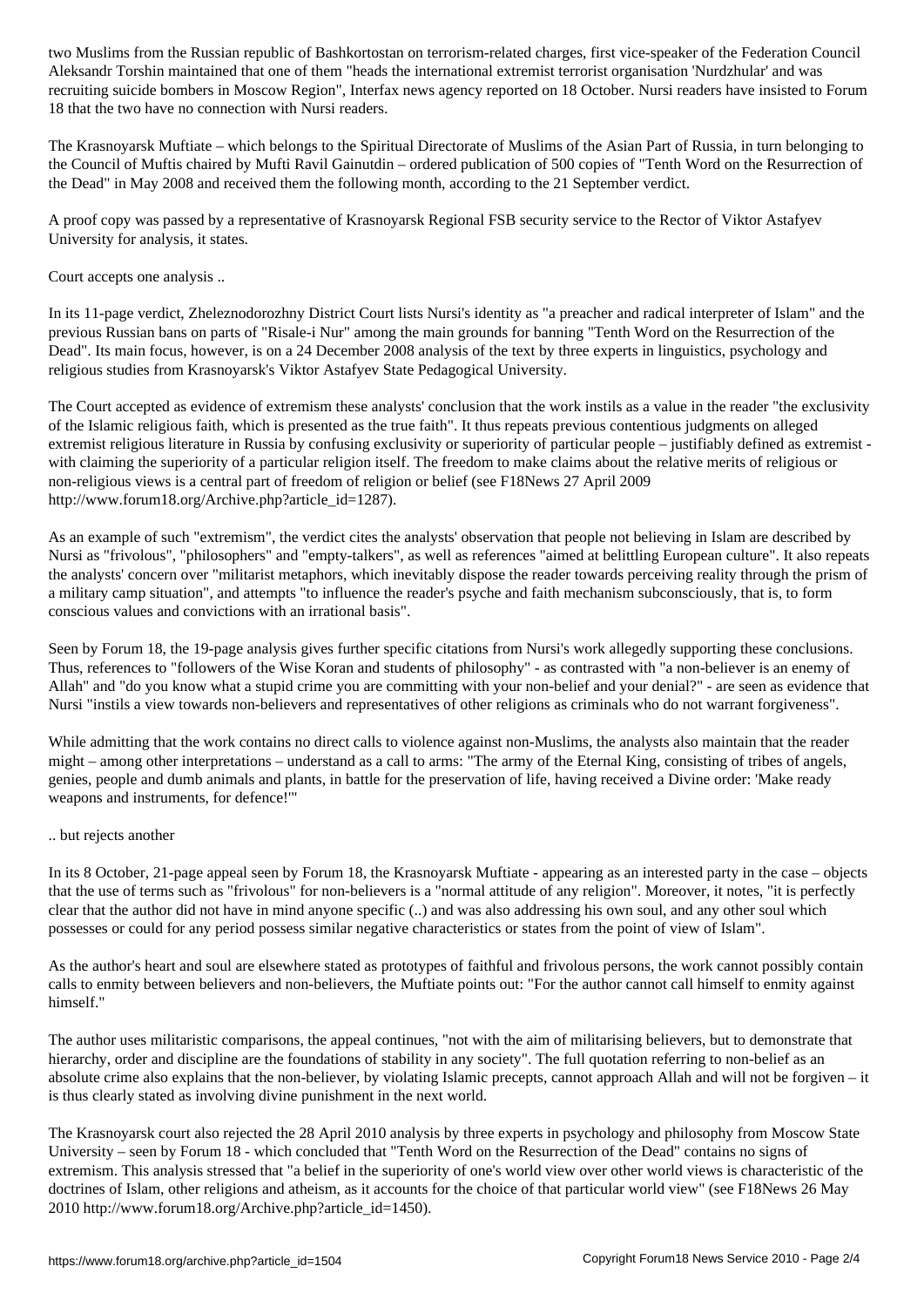In countering the Moscow analysts, the Krasnoyarsk court maintained their conclusion that Nursi's work contains no unambiguously extremist statements "gives grounds to suppose that it is nevertheless possible to arrive at interpretations which are ambiguous, depending upon the reader's individual reception of the text (..) they do not rule out the reader's disproportionate individual reception of the text". It also rejected the Moscow analysis' argument that the work is no different from other religious books "as a comparison with other religious books was not the subject of this case".

In its appeal, the Muftiate questioned - if a comparison of religious books was not a subject of the case - why a religious studies expert partipated in the Krasnoyarsk analysis. It also raised several procedural concerns, including the Court's refusal to admit testimony by the Moscow analysts and insufficient opportunity given for rest breaks and preparation. Judge Yelizaveta Ashikhmina had rejected these complaints in her 21 September verdict.

Ilhom Merazhov, who participated in the 20-21 September hearings as a representative of the Krasnoyarsk Muftiate, told Forum 18 the sessions each day lasted for over nine hours. After Merazhov left at 5.30 pm on the second day to catch a return train to Novosibirsk and Muftiate lawyer Yevgeny Kolobayev protested at the hearing lasting beyond 6 pm – the end of the working day - Judge Ashikhmina continued into the evening and pronounced her verdict in their absence, he said.

The woman who answered Judge Ashikhmina's telephone at the court on 29 October – who would not say if she was Ashikhmina or not - refused to discuss the 21 September decision, including why one analysis was accepted and one was not. She would only confirm to Forum 18 that according to court procedures, the working day ends at 6 pm.

## Krasnoyarsk prosecutions

There has been no further development in the cases of four Nursi readers in Krasnoyarsk accused of "Nurdzhular" activity, their lawyer Akhmad Kolobayev also told Forum 18 from Krasnoyarsk on 28 October. They are all living at home but have pledged not to travel while the case against them remains open, he said.

On 26 February 2010, the four - Aleksei Gerasimov, Fizuli Askarov, Yevgeny Petry and Andrei Dedkov – were accused of violating Article 282.2, Part 1 of the Criminal Code ("organising activity by a banned religious or other association"), which carries a maximum penalty of three years' imprisonment. Three of the four were detained for up to 36 hours amid FSB raids on 20 flats in Krasnoyarsk on the night of 16-17 February (see F18News 4 March 2010 http://www.forum18.org/Archive.php?article\_id=1416).

## Dagestan prosecution

In another case involving alleged "Nurdzhular" activity, Ziyavdin Dapayev was ordered by Abdullah Abdullayev, an investigator at Dagestan FSB, to pledge not to leave Dagestan days after he returned from an international conference on Nursi's work in Istanbul from 3-5 October, Dapayev told Forum 18 from the Dagestani capital, Makhachkala, on 28 October. He may travel within Dagestan but must inform the FSB beforehand, he added.

Days before leaving for the Istanbul conference, Dapayev – long a suspected "Nurdzhular" participant - was also formally charged with violating Article 282.2, Part 1 of the Criminal Code ("organising activity by a banned religious or other association"). He believes court proceedings may follow in as little as a month.

Dapayev confirmed that a similar case against his fellow local Nursi reader Ruslan Bulatov was dropped in August.

Prosecutors originally launched the investigation into Bulatov and Dapayev's activity under Article 282.2, Part 2 of the Criminal Code ("participation in a banned religious extremist organisation"), which carries a maximum penalty of two years' imprisonment. The investigation began as homes associated with Nursi readers in three Dagestani towns were subjected to armed raids.

Dapayev told Forum 18 in March that "of course" they read Nursi's works, but vehemently rejected any accusations of extremism or terrorism (see F18News 4 March 2010 http://www.forum18.org/Archive.php?article\_id=1416). (END)

For more background, see Forum 18's Russia religious freedom survey at http://www.forum18.org/Archive.php?article\_id=1196.

Analysis of the background to Russian policy on "religious extremism" is available in two articles: - 'How the battle with "religious extremism" began' (F18News 27 April 2009 http://www.forum18.org/Archive.php?article\_id=1287 - and - 'The battle with "religious extremism" - a return to past methods?' (F18News 28 April 2009 http://www.forum18.org/Archive.php?article\_id=1288).

A personal commentary by Irina Budkina, Editor of the http://www.samstar.ru Old Believer website, about continuing denial of equality to Russia's religious minorities, is at F18News 26 May 2005 http://www.forum18.org/Archive.php?article\_id=570.

A personal commentary by Alexander Verkhovsky, Director of the SOVA Center for Information and Analysis http://www.sova-center.ru, about the systemic problems of Russian anti-extremism legislation, is at F18News 19 July 2010